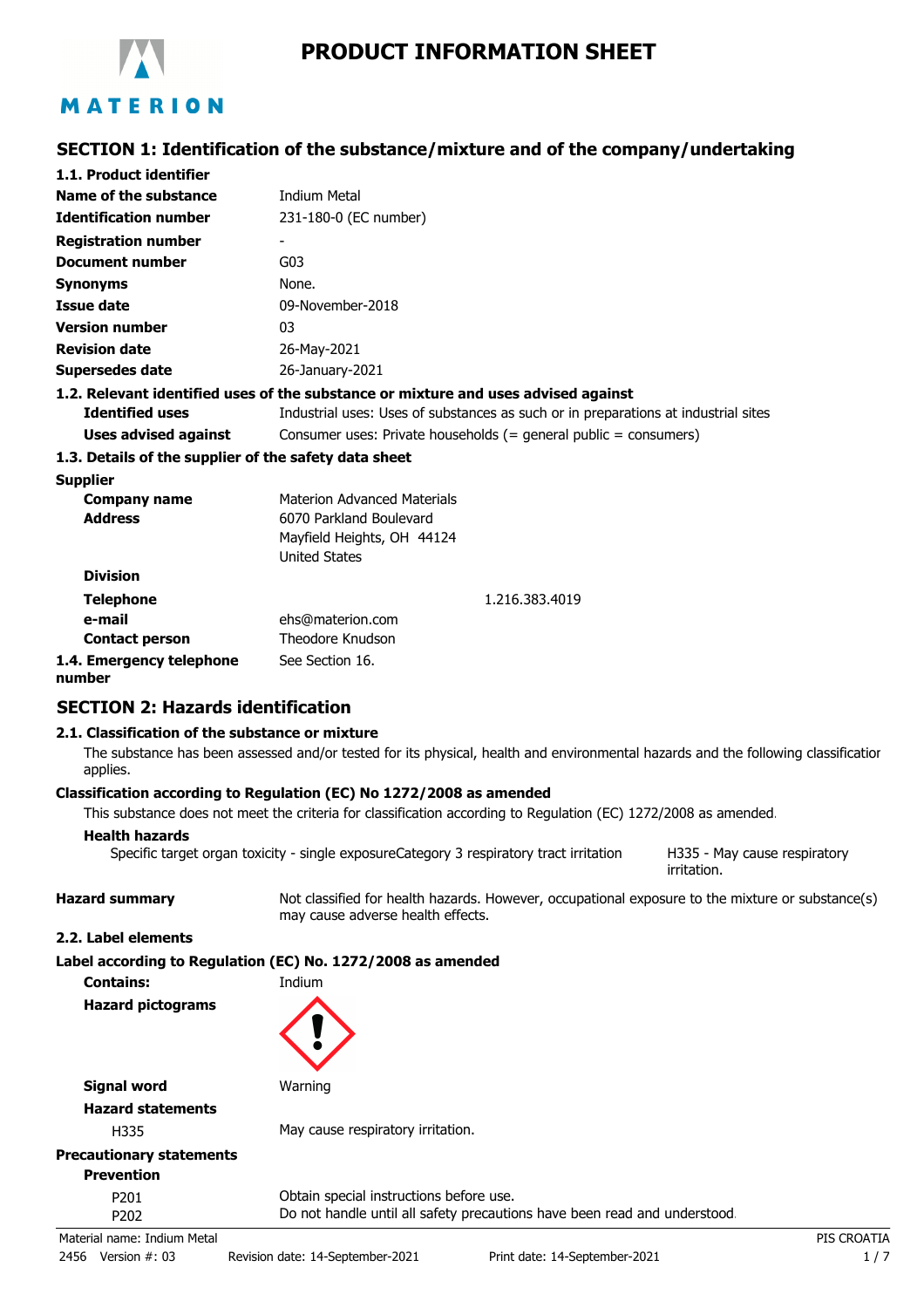| P <sub>260</sub>                  | Do not breathe dust/fume/gas/mist/vapours/spray.                                               |
|-----------------------------------|------------------------------------------------------------------------------------------------|
| P <sub>261</sub>                  | Avoid breathing dust.                                                                          |
| P <sub>264</sub>                  | Wash thoroughly after handling.                                                                |
| P <sub>272</sub>                  | Contaminated work clothing should not be allowed out of the workplace.                         |
| P <sub>280</sub>                  | Wear protective gloves/protective clothing/eye protection/face protection.                     |
| P <sub>2</sub> 85                 | In case of inadequate ventilation wear respiratory protection.                                 |
| <b>Response</b>                   |                                                                                                |
| $P342 + P311$                     | If experiencing respiratory symptoms: Call a poison centre/doctor.                             |
| <b>Storage</b>                    |                                                                                                |
| P405                              | Store locked up.                                                                               |
| <b>Disposal</b>                   |                                                                                                |
| P501                              | Dispose of contents/container (in accordance with related regulations).                        |
| Supplemental label<br>information | For further information, please contact the Product Stewardship Department at +1.216.383.4019. |
| 2.3. Other hazards                | Not a PBT or vPvB substance or mixture.                                                        |
|                                   |                                                                                                |

### **SECTION 3: Composition/information on ingredients**

**3.1. Substances**

#### **General information**

| <b>Chemical name</b> | $\frac{0}{0}$            | No.                    | CAS-No. / EC REACH Registration No. Index No. |                          | <b>Notes</b> |
|----------------------|--------------------------|------------------------|-----------------------------------------------|--------------------------|--------------|
| Indium               | $99.9 - 100$             | 7440-74-6<br>231-180-0 | -                                             | $\overline{\phantom{0}}$ |              |
|                      | <b>Classification: -</b> |                        |                                               |                          |              |

### **SECTION 4: First aid measures**

| <b>General information</b>                                                               | Ensure that medical personnel are aware of the material(s) involved, and take precautions to<br>protect themselves. |
|------------------------------------------------------------------------------------------|---------------------------------------------------------------------------------------------------------------------|
| 4.1. Description of first aid measures                                                   |                                                                                                                     |
| <b>Inhalation</b>                                                                        | Move to fresh air. Call a physician if symptoms develop or persist.                                                 |
| <b>Skin contact</b>                                                                      | Wash off with soap and water. Get medical attention if irritation develops and persists.                            |
| Eye contact                                                                              | Rinse with water. Get medical attention if irritation develops and persists.                                        |
| <b>Ingestion</b>                                                                         | Rinse mouth. Get medical attention if symptoms occur.                                                               |
| 4.2. Most important<br>symptoms and effects, both<br>acute and delayed                   | May cause respiratory irritation.                                                                                   |
| 4.3. Indication of any<br>immediate medical attention<br>and special treatment<br>needed | Provide general supportive measures and treat symptomatically.                                                      |

# **SECTION 5: Firefighting measures**

| <b>General fire hazards</b>                                                                | No unusual fire or explosion hazards noted.                                                |
|--------------------------------------------------------------------------------------------|--------------------------------------------------------------------------------------------|
| 5.1. Extinguishing media<br>Suitable extinguishing<br>media                                | Dry chemicals, sand, dolomite etc. Carbon dioxide (CO2).                                   |
| Unsuitable extinguishing<br>media                                                          | Water.                                                                                     |
| 5.2. Special hazards arising<br>from the substance or<br>mixture                           | No unusual fire or explosion hazards noted.                                                |
| 5.3. Advice for firefighters<br><b>Special protective</b><br>equipment for<br>firefighters | Wear suitable protective equipment.                                                        |
| Special firefighting<br>procedures                                                         | Move containers from fire area if you can do so without risk.                              |
| <b>Specific methods</b>                                                                    | Use standard firefighting procedures and consider the hazards of other involved materials. |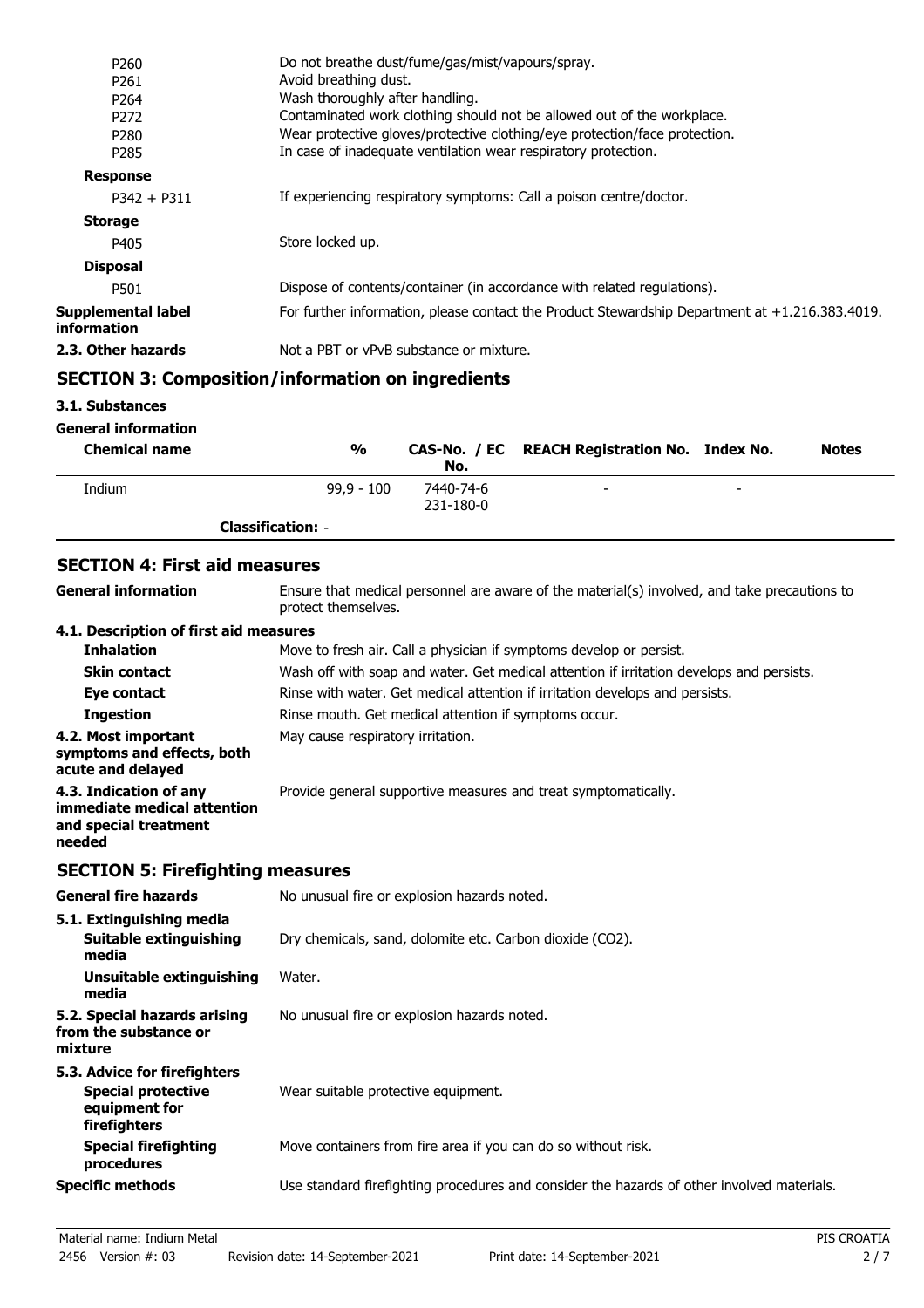### **SECTION 6: Accidental release measures**

|                                                              | 6.1. Personal precautions, protective equipment and emergency procedures                                                                                                                        |
|--------------------------------------------------------------|-------------------------------------------------------------------------------------------------------------------------------------------------------------------------------------------------|
| For non-emergency<br>personnel                               | Keep unnecessary personnel away. For personal protection, see section 8 of the PIS.                                                                                                             |
| For emergency<br>responders                                  | Keep unnecessary personnel away. Use personal protection recommended in Section 8 of the PIS.                                                                                                   |
| 6.2. Environmental<br>precautions                            | Avoid discharge into drains, water courses or onto the ground.                                                                                                                                  |
| 6.3. Methods and material for<br>containment and cleaning up | Pick up and arrange disposal without creating dust. Shovel up and place in a container for salvage<br>or disposal. Sweep up or gather material and place in appropriate container for disposal. |
| 6.4. Reference to other<br>sections                          | Not available.                                                                                                                                                                                  |
| <b>SECTION 7: Handling and storage</b>                       |                                                                                                                                                                                                 |

| 7.1. Precautions for safe<br>handling                                   | Observe good industrial hygiene practices. Avoid contact with skin. Avoid breathing<br>dust/fume/gas/mist/vapours/spray. Provide adequate ventilation. |
|-------------------------------------------------------------------------|--------------------------------------------------------------------------------------------------------------------------------------------------------|
| 7.2. Conditions for safe<br>storage, including any<br>incompatibilities | Keep container tightly closed in a dry and well-ventilated place.                                                                                      |
| 7.3. Specific end use(s)                                                | Not available.                                                                                                                                         |

### **SECTION 8: Exposure controls/personal protection**

### **8.1. Control parameters**

#### **Occupational exposure limits**

**Croatia. Dangerous Substance Exposure Limit Values in the Workplace (ELVs), Annexes 1 and 2, Narodne Novine, 13/09**

| <b>Material</b>                                      | <b>Type</b>                                                                                                                                                                                                                                                                                                                                                                                            | <b>Value</b>                                                                                                                                                                                        |  |
|------------------------------------------------------|--------------------------------------------------------------------------------------------------------------------------------------------------------------------------------------------------------------------------------------------------------------------------------------------------------------------------------------------------------------------------------------------------------|-----------------------------------------------------------------------------------------------------------------------------------------------------------------------------------------------------|--|
| <b>Indium Metal</b>                                  | <b>MAC</b>                                                                                                                                                                                                                                                                                                                                                                                             | $0,1$ mg/m3                                                                                                                                                                                         |  |
|                                                      | <b>STEL</b>                                                                                                                                                                                                                                                                                                                                                                                            | $0,3$ mg/m $3$                                                                                                                                                                                      |  |
| <b>Components</b>                                    | <b>Type</b>                                                                                                                                                                                                                                                                                                                                                                                            | <b>Value</b>                                                                                                                                                                                        |  |
| Indium (CAS 7440-74-6)                               | <b>MAC</b>                                                                                                                                                                                                                                                                                                                                                                                             | $0,1$ mg/m3                                                                                                                                                                                         |  |
|                                                      | <b>STEL</b>                                                                                                                                                                                                                                                                                                                                                                                            | $0,3$ mg/m $3$                                                                                                                                                                                      |  |
| <b>Biological limit values</b>                       | No biological exposure limits noted for the ingredient(s).                                                                                                                                                                                                                                                                                                                                             |                                                                                                                                                                                                     |  |
| <b>Recommended monitoring</b><br>procedures          | Follow standard monitoring procedures.                                                                                                                                                                                                                                                                                                                                                                 |                                                                                                                                                                                                     |  |
| <b>Derived no effect levels</b><br>(DNELs)           | Not available.                                                                                                                                                                                                                                                                                                                                                                                         |                                                                                                                                                                                                     |  |
| <b>Predicted no effect</b><br>concentrations (PNECs) | Not available.                                                                                                                                                                                                                                                                                                                                                                                         |                                                                                                                                                                                                     |  |
| 8.2. Exposure controls                               |                                                                                                                                                                                                                                                                                                                                                                                                        |                                                                                                                                                                                                     |  |
| <b>Appropriate engineering</b><br>controls           | Good general ventilation (typically 10 air changes per hour) should be used. Ventilation rates should<br>be matched to conditions. If applicable, use process enclosures, local exhaust ventilation, or other<br>engineering controls to maintain airborne levels below recommended exposure limits. If exposure<br>limits have not been established, maintain airborne levels to an acceptable level. |                                                                                                                                                                                                     |  |
|                                                      | Individual protection measures, such as personal protective equipment                                                                                                                                                                                                                                                                                                                                  |                                                                                                                                                                                                     |  |
| <b>General information</b>                           | Personal protection equipment should be chosen according to the CEN standards and in discussion<br>with the supplier of the personal protective equipment.                                                                                                                                                                                                                                             |                                                                                                                                                                                                     |  |
| Eye/face protection                                  | Wear safety glasses with side shields (or goggles).                                                                                                                                                                                                                                                                                                                                                    |                                                                                                                                                                                                     |  |
| <b>Skin protection</b>                               |                                                                                                                                                                                                                                                                                                                                                                                                        |                                                                                                                                                                                                     |  |
| - Hand protection                                    | Wear protective gloves.                                                                                                                                                                                                                                                                                                                                                                                |                                                                                                                                                                                                     |  |
| - Other                                              | Wear suitable protective clothing.                                                                                                                                                                                                                                                                                                                                                                     |                                                                                                                                                                                                     |  |
| <b>Respiratory protection</b>                        | In case of inadequate ventilation, use respiratory protection.                                                                                                                                                                                                                                                                                                                                         |                                                                                                                                                                                                     |  |
| <b>Thermal hazards</b>                               | Wear appropriate thermal protective clothing, when necessary.                                                                                                                                                                                                                                                                                                                                          |                                                                                                                                                                                                     |  |
| <b>Hygiene measures</b>                              | remove contaminants.                                                                                                                                                                                                                                                                                                                                                                                   | Always observe good personal hygiene measures, such as washing after handling the material and<br>before eating, drinking, and/or smoking. Routinely wash work clothing and protective equipment to |  |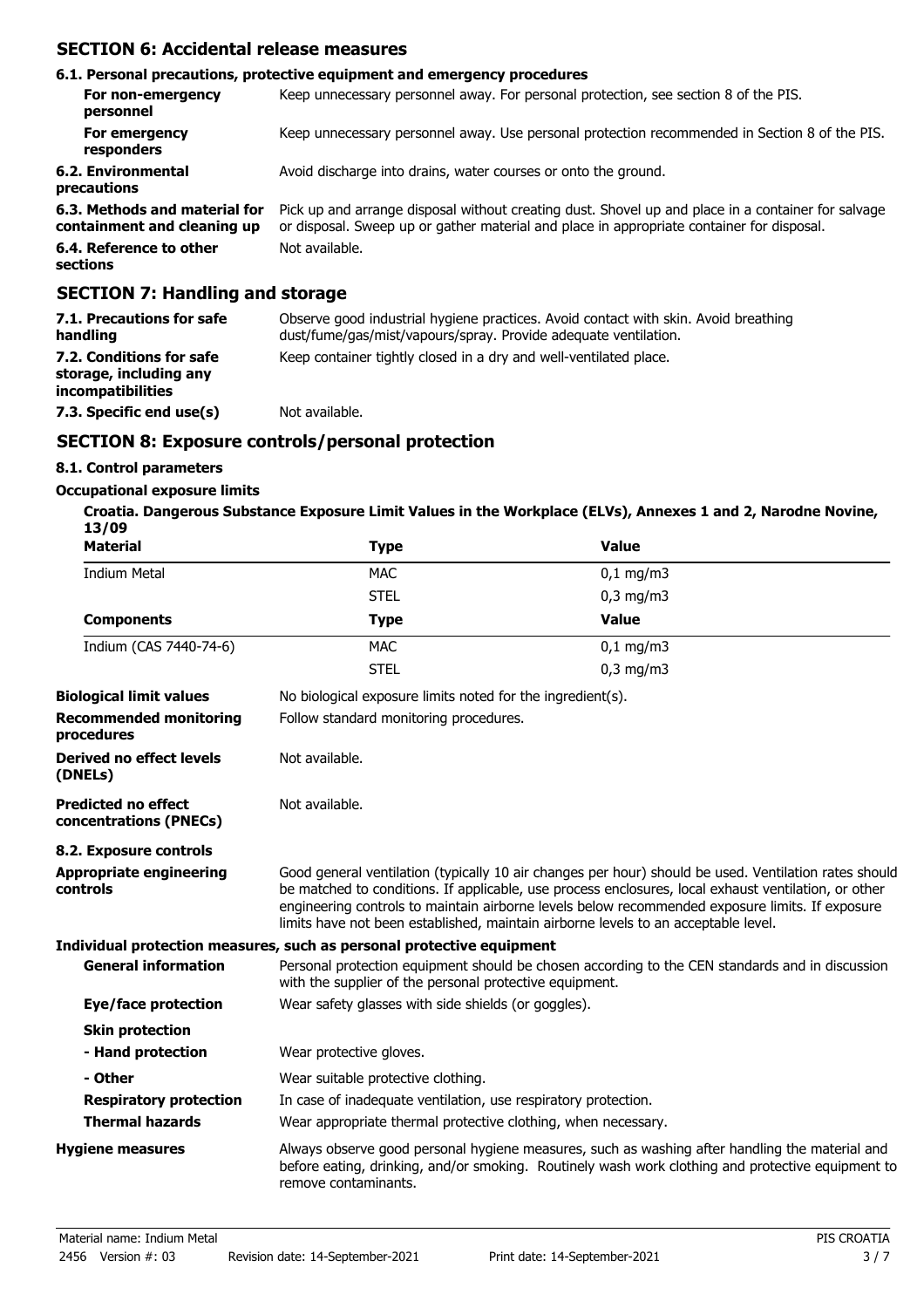# **controls**

# **SECTION 9: Physical and chemical properties**

### **9.1. Information on basic physical and chemical properties**

| <b>Appearance</b>                                   |                                 |
|-----------------------------------------------------|---------------------------------|
| <b>Physical state</b>                               | Solid.                          |
| <b>Form</b>                                         | Solid.                          |
| Colour                                              | Silver-white.                   |
| Odour                                               | None.                           |
| <b>Odour threshold</b>                              | Not applicable.                 |
| рH                                                  | Not applicable.                 |
| <b>Melting point/freezing point</b>                 | 156,6 °C (313,88 °F)            |
| <b>Initial boiling point and</b><br>boiling range   | 2072 °C (3761,6 °F)             |
| <b>Flash point</b>                                  | Not applicable.                 |
| <b>Evaporation rate</b>                             | Not applicable.                 |
| Flammability (solid, gas)                           | Not applicable.                 |
| <b>Upper/lower flammability or explosive limits</b> |                                 |
| <b>Explosive limit - lower (</b><br>%)              | Not applicable.                 |
| <b>Explosive limit - lower (</b><br>%) temperature  | Not applicable.                 |
| <b>Explosive limit - upper</b><br>(%)               | Not applicable.                 |
| <b>Explosive limit - upper (</b><br>%) temperature  | Not applicable.                 |
| <b>Vapour pressure</b>                              | < 0,0000001 kPa (25 °C (77 °F)) |
| <b>Vapour density</b>                               | Not applicable.                 |
| <b>Relative density</b>                             | Not applicable.                 |
| Solubility(ies)                                     |                                 |
| <b>Solubility (water)</b>                           | Insoluble                       |
| <b>Partition coefficient</b><br>(n-octanol/water)   | Not applicable.                 |
| <b>Auto-ignition temperature</b>                    | Not applicable.                 |
| <b>Decomposition temperature</b>                    | Not applicable.                 |
| <b>Viscosity</b>                                    | Not applicable.                 |
| <b>Explosive properties</b>                         | Not explosive.                  |
| <b>Oxidising properties</b>                         | Not oxidising.                  |
| 9.2. Other information                              |                                 |
| <b>Density</b>                                      | 7,31 g/cm3 at 20 °C             |
| <b>Explosive limit</b>                              | Not applicable.                 |
| <b>Molecular formula</b>                            | In                              |
| <b>Molecular weight</b>                             | 114,82 g/mol                    |
| <b>Specific gravity</b>                             | 7,31                            |

# **SECTION 10: Stability and reactivity**

| 10.1. Reactivity                            | The product is stable and non-reactive under normal conditions of use, storage and transport. |
|---------------------------------------------|-----------------------------------------------------------------------------------------------|
| 10.2. Chemical stability                    | Material is stable under normal conditions.                                                   |
| 10.3. Possibility of hazardous<br>reactions | No dangerous reaction known under conditions of normal use.                                   |
| 10.4. Conditions to avoid                   | Contact with incompatible materials.                                                          |
| 10.5. Incompatible materials                | Strong oxidising agents. Acids. Sulfur. Halogens.                                             |
| 10.6. Hazardous<br>decomposition products   | No hazardous decomposition products are known.                                                |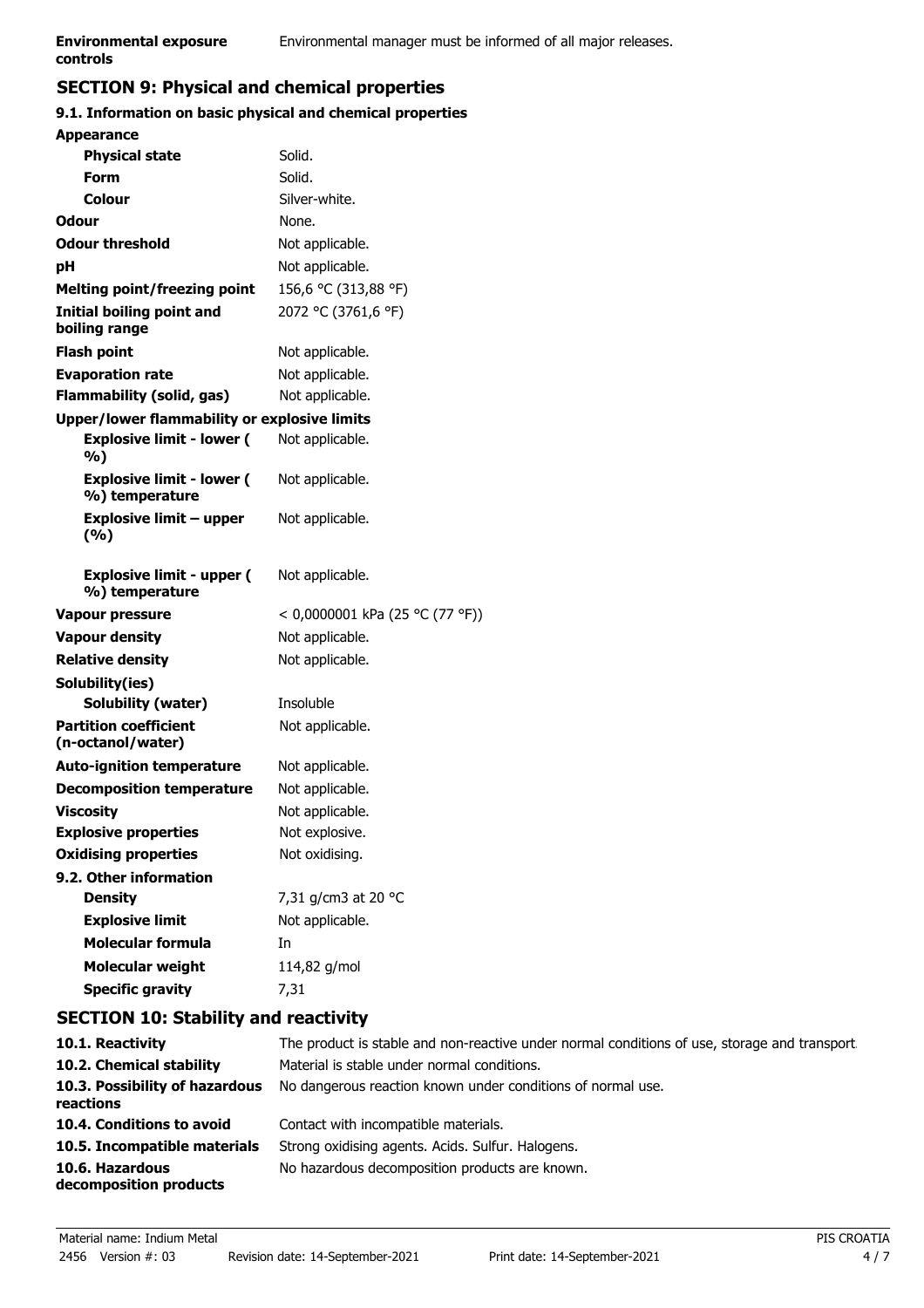### **SECTION 11: Toxicological information**

**General information** Occupational exposure to the substance or mixture may cause adverse effects.

| general miloliniation                                 | Occupational exposure to the substance of infixture may cause auverse effects.                                         |
|-------------------------------------------------------|------------------------------------------------------------------------------------------------------------------------|
| <b>Information on likely routes of exposure</b>       |                                                                                                                        |
| <b>Inhalation</b>                                     | Prolonged inhalation may be harmful.                                                                                   |
| <b>Skin contact</b>                                   | No adverse effects due to skin contact are expected.                                                                   |
| Eye contact                                           | May cause eye irritation.                                                                                              |
| <b>Ingestion</b>                                      | May cause discomfort if swallowed. However, ingestion is not likely to be a primary route of<br>occupational exposure. |
| <b>Symptoms</b>                                       | Exposure may cause temporary irritation, redness, or discomfort.                                                       |
| 11.1. Information on toxicological effects            |                                                                                                                        |
| <b>Acute toxicity</b>                                 | None known.                                                                                                            |
| <b>Skin corrosion/irritation</b>                      | Not relevant, due to the form of the product.                                                                          |
| Serious eye damage/eye<br>irritation                  | May cause eye irritation.                                                                                              |
| <b>Respiratory sensitisation</b>                      | Not a respiratory sensitizer.                                                                                          |
| <b>Skin sensitisation</b>                             | This product is not expected to cause skin sensitisation.                                                              |
| <b>Germ cell mutagenicity</b>                         | Not classified.                                                                                                        |
| Carcinogenicity                                       | Not classifiable as to carcinogenicity to humans.                                                                      |
| <b>Reproductive toxicity</b>                          | This product is not expected to cause reproductive or developmental effects.                                           |
| Specific target organ toxicity<br>- single exposure   | May cause respiratory irritation.                                                                                      |
| Specific target organ toxicity<br>- repeated exposure | Not classified.                                                                                                        |
| <b>Aspiration hazard</b>                              | Not an aspiration hazard.                                                                                              |
| Mixture versus substance<br>information               | No information available.                                                                                              |
| <b>Other information</b>                              | None known.                                                                                                            |

# **SECTION 12: Ecological information**

| 12.1. Toxicity                                            | Due to partial or complete lack of data the classification for hazardous to the aquatic environment,<br>is not possible.                                                                   |
|-----------------------------------------------------------|--------------------------------------------------------------------------------------------------------------------------------------------------------------------------------------------|
| 12.2. Persistence and<br>degradability                    |                                                                                                                                                                                            |
| 12.3. Bioaccumulative<br>potential                        | No data available.                                                                                                                                                                         |
| <b>Partition coefficient</b><br>n-octanol/water (log Kow) | Not available.                                                                                                                                                                             |
| <b>Bioconcentration factor (BCF)</b>                      | Not available.                                                                                                                                                                             |
| 12.4. Mobility in soil                                    | No data available.                                                                                                                                                                         |
| 12.5. Results of PBT and<br><b>vPvB</b> assessment        | Not a PBT or vPvB substance or mixture.                                                                                                                                                    |
| 12.6. Other adverse effects                               | No other adverse environmental effects (e.g. ozone depletion, photochemical ozone creation<br>potential, endocrine disruption, global warming potential) are expected from this component. |

# **SECTION 13: Disposal considerations**

### **13.1. Waste treatment methods**

| <b>Residual waste</b>                  | Dispose of in accordance with local regulations. Empty containers or liners may retain some product<br>residues. This material and its container must be disposed of in a safe manner (see: Disposal<br>instructions). |
|----------------------------------------|------------------------------------------------------------------------------------------------------------------------------------------------------------------------------------------------------------------------|
| <b>Contaminated packaging</b>          | Since emptied containers may retain product residue, follow label warnings even after container is<br>emptied. Empty containers should be taken to an approved waste handling site for recycling or<br>disposal.       |
| <b>EU waste code</b>                   | The Waste code should be assigned in discussion between the user, the producer and the waste<br>disposal company.                                                                                                      |
| <b>Disposal</b><br>methods/information | Collect and reclaim or dispose in sealed containers at licensed waste disposal site.                                                                                                                                   |
| <b>Special precautions</b>             | Dispose in accordance with all applicable regulations.                                                                                                                                                                 |
| Material name: Indium Metal            | PIS CROATIA                                                                                                                                                                                                            |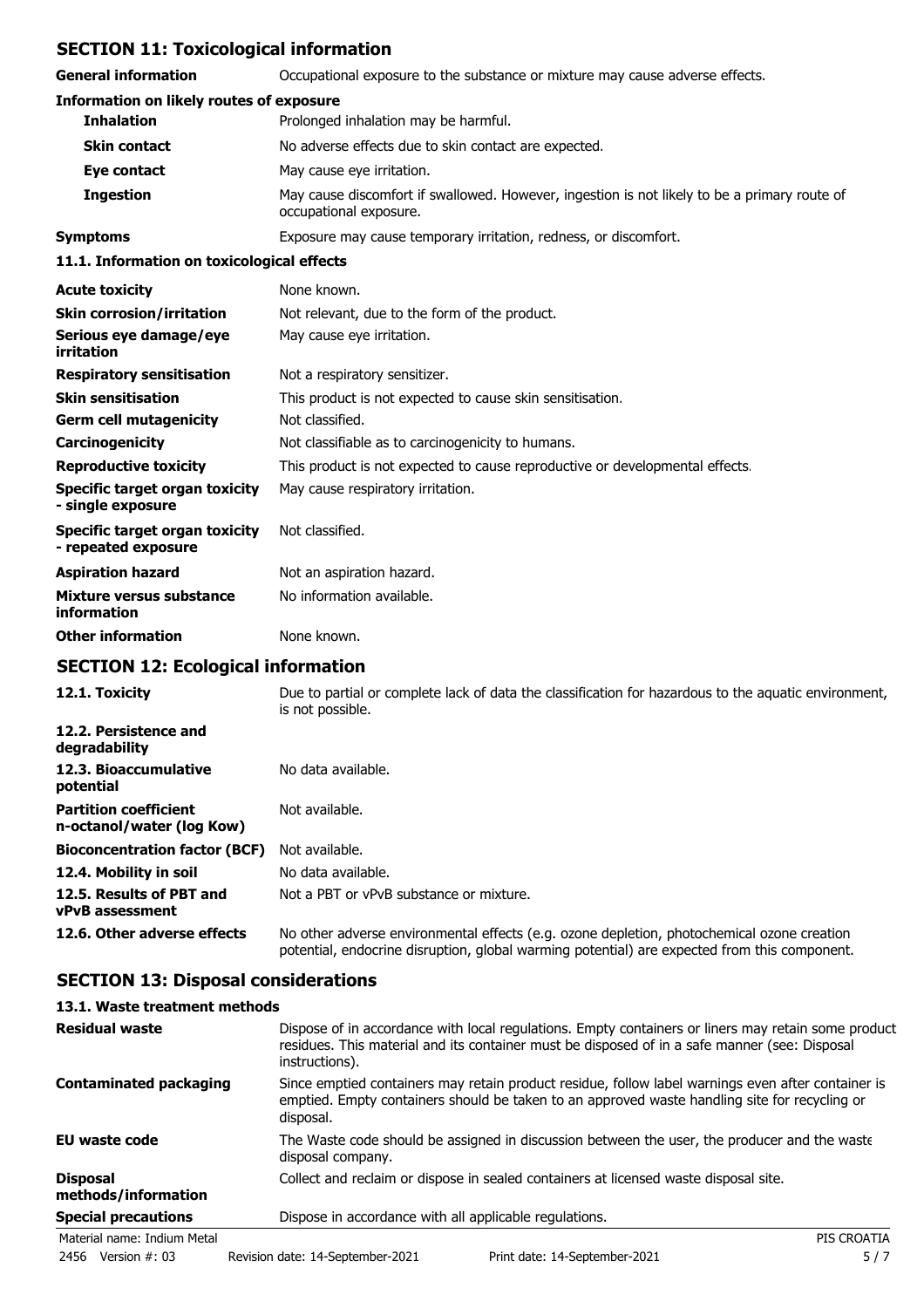# **SECTION 14: Transport information**

### **ADR**

14.1. - 14.6.: Not regulated as dangerous goods.

**RID**

14.1. - 14.6.: Not regulated as dangerous goods.

### **ADN**

14.1. - 14.6.: Not regulated as dangerous goods.

### **IATA**

14.1. - 14.6.: Not regulated as dangerous goods.

#### **IMDG**

14.1. - 14.6.: Not regulated as dangerous goods.

### **SECTION 15: Regulatory information**

**15.1. Safety, health and environmental regulations/legislation specific for the substance or mixture**

### **EU regulations**

**Regulation (EC) No. 1005/2009 on substances that deplete the ozone layer, Annex I and II, as amended** Not listed.

### **Regulation (EU) 2019/1021 On persistent organic pollutants (recast), as amended**

Not listed.

**Regulation (EU) No. 649/2012 concerning the export and import of dangerous chemicals, Annex I, Part 1 as amended**

Not listed.

**Regulation (EU) No. 649/2012 concerning the export and import of dangerous chemicals, Annex I, Part 2 as amended**

Not listed.

**Regulation (EU) No. 649/2012 concerning the export and import of dangerous chemicals, Annex I, Part 3 as amended**

Not listed.

**Regulation (EU) No. 649/2012 concerning the export and import of dangerous chemicals, Annex V as amended** Not listed.

**Regulation (EC) No. 166/2006 Annex II Pollutant Release and Transfer Registry, as amended** Not listed.

**Regulation (EC) No. 1907/2006, REACH Article 59(10) Candidate List as currently published by ECHA** Not listed.

#### **Authorisations**

**Regulation (EC) No. 1907/2006, REACH Annex XIV Substances subject to authorization, as amended** Not listed.

#### **Restrictions on use**

**Regulation (EC) No. 1907/2006, REACH Annex XVII Substances subject to restriction on marketing and use as amended**

Not listed.

**Directive 2004/37/EC: on the protection of workers from the risks related to exposure to carcinogens and mutagens at work, as amended.**

Not listed.

#### **Other EU regulations**

**Directive 2012/18/EU on major accident hazards involving dangerous substances, as amended** Not listed. The product is classified and labelled in accordance with Regulation (EC) 1272/2008 (CLP Regulation) as amended. **Other regulations National regulations** Follow national regulation for work with chemical agents. **15.2. Chemical safety** No Chemical Safety Assessment has been carried out.

## **assessment**

## **SECTION 16: Other information**

| <b>List of abbreviations</b> | Not available. |
|------------------------------|----------------|
| <b>References</b>            | Not available. |